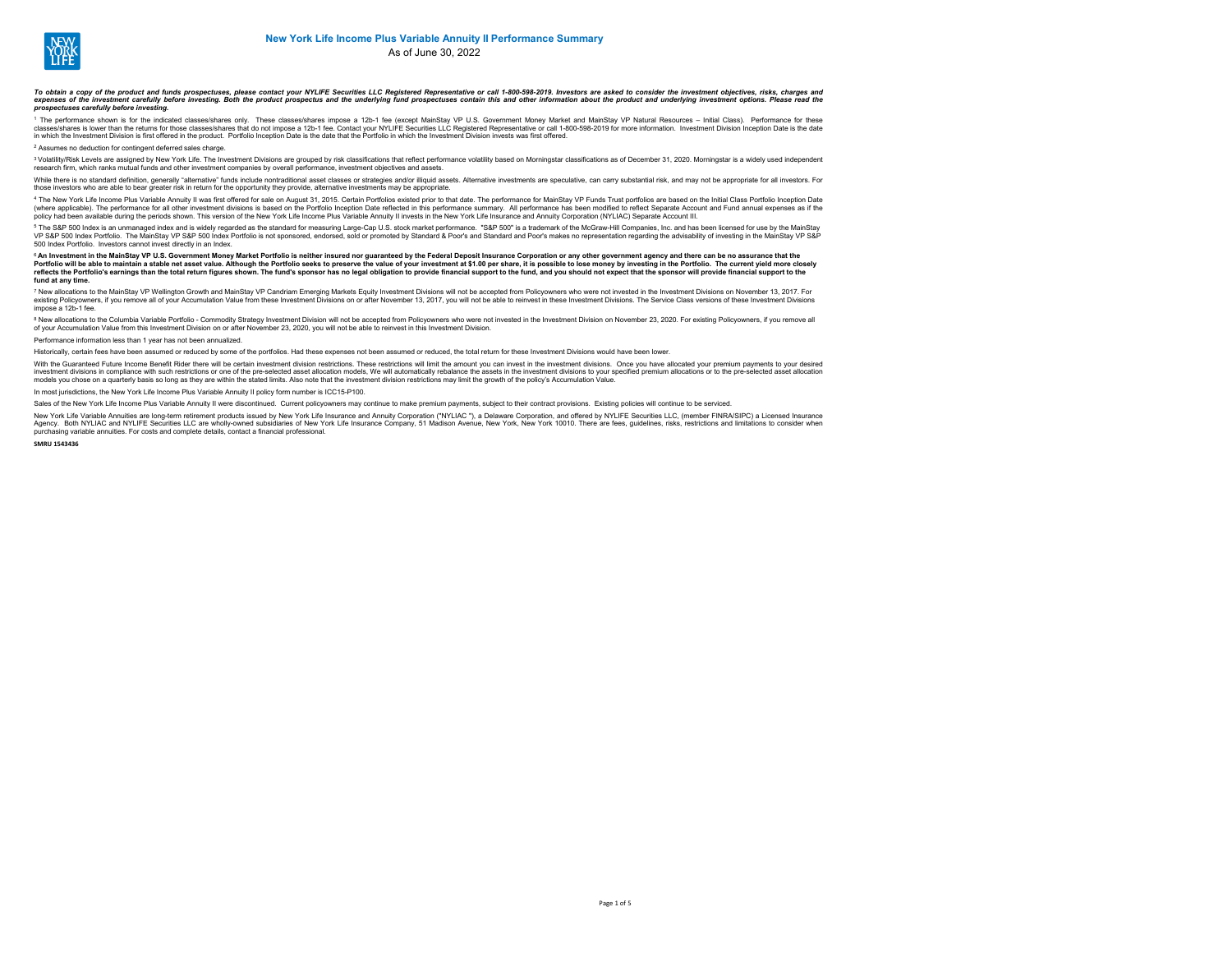

## **New York Life Income Plus Variable Annuity II Performance Summary**

Average Annual Total Return as of June 30, 2022 (Updated Monthly)

|                                                                                                                               |                      |                          |                          | Non-Standardized (Assuming No Surrender) <sup>2</sup> |                        |                        |                      |                      |                      |                       | Standardized (Assuming Surrender) |                      |                      |                      |                       |
|-------------------------------------------------------------------------------------------------------------------------------|----------------------|--------------------------|--------------------------|-------------------------------------------------------|------------------------|------------------------|----------------------|----------------------|----------------------|-----------------------|-----------------------------------|----------------------|----------------------|----------------------|-----------------------|
|                                                                                                                               |                      |                          | Investment               |                                                       | Year to                |                        |                      |                      |                      | Since                 |                                   |                      |                      |                      | Since                 |
|                                                                                                                               | Volatility/          | Portfolio<br>Inception   | Division<br>Inception    | Month to<br>Date*                                     | Date*<br>Updated       |                        | 3                    | $\sqrt{5}$           | 10                   | Investmen<br>Division |                                   | 3                    | 5                    | 10                   | nvestmen<br>Division  |
| <b>Investment Divisions<sup>1</sup></b>                                                                                       | <b>Risk Level</b>    | Date                     | Date <sup>®</sup>        |                                                       | Monthly                | Year                   | Year                 | Year <sup>4</sup>    | Year                 | Inception             | Year                              | Year                 | Year                 | Year                 | Inception             |
| <b>Investment Grade Bond</b>                                                                                                  |                      |                          |                          |                                                       |                        |                        |                      |                      |                      |                       |                                   |                      |                      |                      |                       |
| MainStay VP U.S. Government Money Market - Current 7-day yield is 0.01%6<br>PIMCO VIT Low Duration Portfolio - Advisor Class  | Low<br>Low           | 01/29/1993<br>03/31/2006 | 05/01/2015<br>05/02/2016 | $-0.05%$<br>$-1.44%$                                  | $-0.58%$<br>$-5.52%$   | $-1.25%$<br>$-6.92%$   | $-0.97%$<br>$-2.03%$ | $-0.59%$<br>$-1.03%$ | $-0.95%$<br>$-0.66%$ | $-0.77%$<br>$-0.90%$  | $-9.15%$<br>$-14.36%$             | $-3.00%$<br>$-403%$  | $-1.40%$<br>$-1.84%$ | $-0.95%$<br>$-0.66%$ | $-1.06%$<br>$-122%$   |
| American Funds IS The Bond Fund of America® - Class 4                                                                         | Moderate             | 12/14/2012               | 05/01/2022               | $-2.15%$                                              | $-10.82%$              | $-11.11%$              | $-1.35%$             | $-0.07%$             | 0.27%                | $-1.17%$              | $-18.22%$                         | $-3.36%$             | $-0.88%$             | 0.27%                | $-9.08%$              |
| Columbia Variable Portfolio - Intermediate Bond - Class 2                                                                     | Moderate             | 05/03/2010               | 05/01/2022               | $-2.52%$                                              | $-13.64%$              | $-14.93%$              | $-1.63%$             | 0.05%                | 0.66%                | $-1.87%$              | $-21.74%$                         | $-3.64%$             | $-0.76%$             | 0.66%                | $-9.72%$              |
| Fidelitv® VIP Investment Grade Bond - Service Class 2<br>Fidelitv® VIP Bond Index - Service Class 2                           | Moderate<br>Moderate | 08/15/2005<br>04/19/2018 | 05/01/2022<br>11/23/2020 | $-1.98%$<br>$-1.71%$                                  | $-11.33%$<br>$-11.08%$ | $-11.76%$<br>$-11.95%$ | $-1.62%$<br>N/A      | $-0.12%$<br>N/A      | 0.45%<br>N/A         | $-1.21%$<br>$-9.16%$  | $-18.82%$<br>$-18.99%$            | $-3.63%$<br>N/A      | $-0.93%$<br>N/A      | 0.45%<br>N/A         | $-9.11%$<br>$-13.17%$ |
| MainStay VP Bond - Service Class                                                                                              | Moderate             | 06/02/2003               | 05/01/2015               | $-1.82%$                                              | $-12.30%$              | $-13.17%$              | $-2.80%$             | $-0.99%$             | $-0.12%$             | $-0.30%$              | $-20.12%$                         | $-4.78%$             | $-1.80%$             | $-0.12%$             | $-0.60%$              |
| MainStay VP MacKay Government - Service Class                                                                                 | Moderate             | 06/02/2003               | 05/01/2015               | $-1.38%$                                              | $-8.42%$               | $-9.59%$               | $-2.65%$             | $-1.36%$             | $-0.81%$             | $-1.06%$              | 16.82%                            | $-4.64%$             | $-2.16%$             | $-0.81%$             | $-1.35%$              |
| MainStay VP PIMCO Real Return - Service Class<br>PIMCO VIT Income Portfolio - Advisor Class                                   | Moderate<br>Moderate | 02/17/2012<br>04/29/2016 | 05/01/2015<br>05/01/2020 | $-3.50%$<br>$-3.41%$                                  | $-9.57%$<br>$-10.45%$  | $-7.00%$<br>$-10.61%$  | 1.49%<br>$-1.37%$    | 1.45%<br>0.41%       | $-0.10%$<br>N/A      | 1.29%<br>0.07%        | 14.44%<br>$-17.76%$               | $-0.49%$<br>$-3.39%$ | 0.68%<br>$-0.39%$    | $-0.10%$<br>N/A      | 1.02%<br>$-2.74%$     |
| PIMCO VIT International Bond Portfolio (U.S. Dollar-Hedged) - Advisor Class                                                   | Moderate             | 05/01/2014               | 05/01/2015               | $-2.06%$                                              | $-9.18%$               | $-10.40%$              | $-281%$              | $-0.38%$             | 1.61%                | 0.53%                 | $-17.56%$                         | $-480%$              | $-1.19%$             | 161%                 | 0.24%                 |
| PIMCO VIT Total Return Portfolio - Advisor Class                                                                              | Moderate             | 02/28/2006               | 05/01/2015               | $-2.41%$                                              | $-12.21%$              | $-12.91%$              | $-2.50%$             | $-0.69%$             | 0.19%                | $-0.06%$              | $-19.88%$                         | $-4.49%$             | $-1.50%$             | 0.19%                | $-0.36%$              |
| Western Asset Core Plus VIT - Class I<br><b>Non-Investment Grade Bond</b>                                                     | Moderate             | 05/01/2015               | 05/01/2022               | $-3.17%$                                              | $-15.36%$              | 16.299                 | 3.34%                | $-1.14%$             | 1.30%                | 1.96%                 | -22.99%                           | $-5.32%$             | $-1.94%$             | 1.30%                | 9.80%                 |
| BlackRock® High Yield V.I. Fund - Class III Shares                                                                            | Moderate             | 02/15/2012               | 05/01/2015               | $-6.54%$                                              | $-14.30%$              | $-13.73%$              | $-0.81%$             | 0.76%                | 2.87%                | 1.92%                 | $-20.63%$                         | $-2.83%$             | $-0.02%$             | 2.87%                | 1.66%                 |
| Columbia Variable Portfolio - Emerging Markets Bond Fund - Class 2                                                            | Moderate             | 04/30/2012               | 05/01/2015               | $-6.62%$                                              | $-19.73%$              | $-21.27%$              | $-6.41%$             | $-3.13%$             | $-0.06%$             | $-0.20%$              | $-27.57%$                         | $-8.32%$             | $-3.92%$             | $-0.06%$             | $-0.49%$              |
| MainStay VP Floating Rate - Service Class<br>MainStay VP MacKay Convertible - Service Class                                   | Moderate<br>Moderate | 05/01/2005<br>06/02/2003 | 05/01/2015<br>05/01/2015 | $-2.42%$<br>$-8.22%$                                  | $-5.95%$<br>$-16.54%$  | $-5.45%$<br>$-14.68%$  | $-0.40%$<br>7.90%    | 0.59%<br>7.72%       | 1.43%<br>8.39%       | 1.15%<br>7.78%        | $-13.02%$<br>$-21.50%$            | $-2.43%$<br>6.15%    | $-0.20%$<br>7.12%    | 1.43%<br>8.39%       | 0.88%<br>7.59%        |
| MainStay VP MacKay High Yield Corporate Bond - Service Class                                                                  | Moderate             | 06/02/2003               | 05/01/2015               | $-6.00%$                                              | $-11.86%$              | $-1140%$               | $-0.68%$             | 0.96%                | 2.92%                | 2.50%                 | $-1849%$                          | $-270%$              | 0 18%                | 2.92%                | 2.24%                 |
| MainStay VP MacKay Strategic Bond - Service Class                                                                             | Moderate             | 05/01/2011               | 05/01/2015               | $-2.65%$                                              | $-8.72%$               | $-9.16%$               | $-0.99%$             | $-0.20%$             | 1.18%                | 0.62%                 | $-16.43%$                         | $-3.02%$             | $-1.01%$             | 1.18%                | 0.34%                 |
| <b>Alternatives</b><br>DWS Alternative Asset Allocation VIP - Class B                                                         | Moderate             | 05/18/2009               | 05/02/2016               | $-5.40%$                                              | $-7.72%$               | $-5.53%$               | 3.28%                | 2.05%                | 1.37%                | 2.10%                 | $-13.09%$                         | 1.37%                | 1.30%                | 1.37%                | 1.81%                 |
| MainStay VP IQ Hedge Multi-Strategy - Service Class                                                                           | Moderate             | 05/01/2013               | 05/01/2015               | $-3.48%$                                              | $-10.21%$              | $-12.49%$              | $-2.33%$             | $-2.10%$             | N/A                  | $-2.63%$              | $-19.49%$                         | -4.32%               | $-2.90%$             | N/A                  | $-2.92%$              |
| <b>Asset Allocation</b>                                                                                                       |                      |                          |                          |                                                       |                        |                        |                      |                      |                      |                       |                                   |                      |                      |                      |                       |
| American Funds IS Asset Allocation Fund - Class 4<br>BlackRock® Global Allocation V.I. Fund - Class III Shares                | Moderate<br>Moderate | 12/14/2012<br>11/18/2003 | 05/01/2018<br>05/01/2015 | $-6.95%$<br>$-6.20%$                                  | $-16.57%$<br>$-17.04%$ | $-13.47%$<br>$-17.67%$ | 3.94%<br>3.11%       | 4.54%<br>2.89%       | 6.91%<br>3.98%       | 4.16%<br>3.39%        | $-20.39%$<br>$-24.26%$            | 2.06%<br>1.19%       | 3.87%<br>2.16%       | 6.91%<br>3.98%       | 3.30%<br>3.14%        |
| Fidelity® VIP FundsManager® 60% - Service Class                                                                               | Moderate             | 08/22/2007               | 05/01/2019               | $-6.36%$                                              | $-17.00%$              | $-14.08%$              | 3.52%                | 4.06%                | 5.54%                | 3.80%                 | -20.96%                           | 1.61%                | 3.36%                | 5.54%                | 2.32%                 |
| Franklin Templeton Conservative Model Portfolio - Class II                                                                    | Moderate             | 05/01/2020               | 05/01/2020               | $-3.56%$                                              | $-12.60%$              | $-11.38%$              | N/A                  | N/A                  | N/A                  | $-0.63%$              | $-18.47%$                         | N/A                  | N/A                  | N/A                  | $-3.43%$              |
| Franklin Templeton Moderate Model Portfolio - Class II<br>Franklin Templeton Moderately Aggressive Model Portfolio - Class II | Moderate<br>Moderate | 05/01/2020<br>05/01/2020 | 05/01/2020<br>05/01/2020 | $-5.69%$<br>$-6.30%$                                  | $-15.88%$<br>$-17.54%$ | $-12.16%$<br>$-13.62%$ | N/A<br>N/A           | N/A<br>N/A           | N/A<br>N/A           | 4.30%<br>6.55%        | $-19.19%$<br>$-20.53%$            | N/A<br>N/A           | N/A<br>N/A           | N/A<br>N/A           | 1.62%<br>3.93%        |
| Franklin Templeton Moderately Conservative Model Portfolio - Class II                                                         | Moderate             | 05/01/2020               | 05/01/2020               | -4.73%                                                | $-13.89%$              | $-11.01%$              | N/A                  | N/A                  | N/A                  | 2.67%                 | $-18.13%$                         | N/A                  | N/A                  | N/A                  | $-0.07%$              |
| MainStay VP Balanced - Service Class                                                                                          | Moderate             | 05/01/2005               | 05/01/2015               | $-5.83%$                                              | $-9.50%$               | $-5.66%$               | 4.74%                | 4.09%                | 6.07%                | 4.65%                 | $-13.20%$                         | 2.88%                | 3.40%                | 6.07%                | 4.42%                 |
| MainStay VP Conservative Allocation - Service Class<br>MainStav VP Income Builder - Service Class                             | Moderate<br>Moderate | 02/13/2006<br>06/02/2003 | 05/01/2015<br>05/01/2015 | $-5.27%$<br>$-6.99%$                                  | $-13.98%$<br>$-15.98%$ | $-12.64%$<br>$-14.07%$ | 0.63%<br>0.74%       | 1.41%<br>1.92%       | 3.05%<br>4.59%       | 2.20%<br>3.28%        | $-19.63%$<br>$-20.94%$            | $-1.39%$<br>$-1.27%$ | 0.64%<br>1.17%       | 3.05%<br>4 59%       | 1.94%<br>3.04%        |
| MainStay VP Janus Henderson Balanced - Service Class                                                                          | Moderate             | 02/17/2012               | 05/01/2015               | $-5.04%$                                              | $-1778%$               | $-11.92%$              | 4 86%                | 672%                 | 7 3 1%               | 6 7 7%                | $-18.97%$                         | 3.00%                | 6.09%                | 7 3 1 %              | 6.57%                 |
| MainStay VP Moderate Allocation-Service Class                                                                                 | Moderate             | 02/13/2006               | 05/01/2015               | $-6.48%$                                              | $-16.32%$              | $-14.05%$              | 180%                 | 2.44%                | 4.44%                | 3.31%                 | $-20.93%$                         | $-0.17%$             | 1.70%                | 4.44%                | 3.07%                 |
| Franklin Templeton Aggressive Model Portfolio - Class II<br>MainStav VP Equity Allocation - Service Class                     | High<br>High         | 05/01/2020<br>02/13/2006 | 05/01/2020<br>05/01/2015 | $-7.26%$<br>$-8.65%$                                  | $-18.96%$<br>$-21.09%$ | $-13.96%$<br>$-17.36%$ | N/A<br>4.12%         | N/A<br>4.26%         | N/A<br>6.85%         | 10.03%<br>5.26%       | $-20.85%$<br>$-23.97%$            | N/A<br>2.25%         | N/A<br>3.57%         | N/A<br>6.85%         | 7.52%<br>5.04%        |
| MainStay VP Growth Allocation-Service Class                                                                                   | High                 | 02/13/2006               | 05/01/2015               | $-7.80%$                                              | $-18.22%$              | $-15.17%$              | 3.16%                | 3.45%                | 5.85%                | 4.41%                 | -21.96%                           | 1.24%                | 2.75%                | 5.85%                | 4.18%                 |
| Large Cap Equity                                                                                                              |                      |                          |                          |                                                       |                        |                        |                      |                      |                      |                       |                                   |                      |                      |                      |                       |
| AB VPS Growth & Income - Class B<br>American Funds IS Growth Fund - Class 4                                                   | High<br>High         | 06/01/1999<br>12/14/2012 | 05/01/2022<br>11/13/2017 | $-9.17%$<br>-10.16%                                   | $-12.82%$<br>$-30.45%$ | $-7.49%$<br>$-25.45%$  | 6.18%<br>11.59%      | 7.03%<br>11.81%      | 9.48%<br>12.83%      | $-7.49%$<br>10.87%    | -14.89%<br>$-31.41%$              | 4.37%<br>9.96%       | 6.42%<br>11.29%      | 9.48%<br>12.83%      | 14.89%<br>10.27%      |
| American Funds IS Washington Mutual Investors Fund - Class 4                                                                  | High                 | 12/14/2012               | 11/13/2017               | $-7.54%$                                              | $-1371%$               | $-4.87%$               | 8.01%                | 649%                 | 9.57%                | 6 19%                 | $-1248%$                          | 6.26%                | 586%                 | 9.57%                | 549%                  |
| BNY Mellon Sustainable US Equity - Service Shares                                                                             | High                 | 12/31/2000               | 05/01/2022               | $-7.25%$                                              | $-23.00%$              | $-14.15%$              | 9.26%                | 9.24%                | 10.04%               | $-7.04%$              | $-21.02%$                         | 7.56%                | 8.67%                | 10.04%               | $-14.47%$             |
| ClearBridge Variable Appreciation Portfolio - Class II<br>Fidelitv® VIP Contrafund® - Service Class 2                         | High<br>High         | 02/28/2015<br>01/12/2000 | 05/01/2017<br>05/01/2015 | $-7.19%$<br>$-8.28%$                                  | $-16.86%$<br>$-27.68%$ | $-10.00%$<br>$-19.45%$ | 7.64%<br>8.25%       | 9.13%<br>8.61%       | 10.14%<br>10.22%     | 9.04%<br>9.13%        | $-17.20%$<br>$-25.89%$            | 5.88%<br>6.52%       | 8.56%<br>8.03%       | 10.14%<br>10.22%     | 8.63%<br>8.96%        |
| Fidelitv® VIP Equity-Income - Service Class 2                                                                                 | High                 | 01/12/2000               | 05/01/2015               | $-7.16%$                                              | $-11.40%$              | $-5.83%$               | 7.59%                | 6.83%                | 8.62%                | 7.85%                 | $-13.36%$                         | 5.83%                | 6.21%                | 8.62%                | 7.66%                 |
| Fidelity® VIP Growth Opportunities - Service Class 2                                                                          | High                 | 01/12/2000               | 05/01/2015               | $-11.26%$                                             | $-3683%$               | $-38.07%$              | 8.57%                | 14 54%               | 14.17%               | 13.73%                | $-43.02%$                         | 685%                 | 14 07%               | 14 17%               | 13.59%                |
| MainStay VP American Century Sustainable Equity - Service Class<br>MainStay VP Epoch U.S. Equity Yield - Service Class        | High                 | 02/17/2012<br>06/02/2003 | 05/01/2015<br>05/01/2015 | $-7.90%$<br>$-6.90%$                                  | $-12.09%$<br>$-9.11%$  | $-7.54%$<br>$-2.40%$   | 5.31%<br>5.18%       | 5.50%<br>5.93%       | 7.94%<br>7.63%       | 7.27%<br>6.06%        | $-14.93%$<br>10.21%               | 3.47%<br>3.34%       | 4.84%<br>5.29%       | 7.94%<br>7.63%       | 7.07%<br>5.85%        |
| MainStay VP S&P 500 Index - Service Class5                                                                                    | High<br>High         | 06/02/2003               | 05/01/2015               | $-8.37%$                                              | $-20.62%$              | $-12.11%$              | 8.70%                | 9.38%                | 10.92%               | 10.12%                | $-19.14%$                         | 6.98%                | 8.82%                | 10.92%               | 9.95%                 |
| MainStay VP Wellington Growth - Service Class7                                                                                | High                 | 06/02/2003               | 05/01/2015               | $-10.04%$                                             | $-33.19%$              | $-30.20%$              | 4 10%                | 7.30%                | 8.00%                | 7 1 2%                | $-3578%$                          | 222%                 | 6.68%                | 8.00%                | 6.93%                 |
| MainStay VP Wellington U.S. Equity - Service Class                                                                            | High                 | 06/02/2003               | 05/01/2015               | $-8.35%$                                              | $-22.14%$              | $-1445%$               | 684%                 | 769%                 | 10.27%               | 8.39%                 | $-21.29%$                         | 5.06%<br>4.45%       | 7 0 9%               | 10 27%               | 8 2 1%                |
| MainStay VP Winslow Large Cap Growth - Service Class<br>MFS® Investors Trust Series - Service Class                           | High<br>High         | 06/02/2003<br>05/01/2000 | 05/01/2015<br>05/01/2015 | $-7.52%$<br>$-6.99%$                                  | $-32.70%$<br>$-19.01%$ | $-26.23%$<br>$-12.17%$ | 6.25%<br>7.01%       | 10.61%<br>8.33%      | 11.47%<br>10.40%     | 10.19%<br>8.92%       | $-32.14%$<br>$-19.20%$            | 5.24%                | 10.07%<br>7.74%      | 11.47%<br>10.40%     | 10.02%<br>8.74%       |
| MFS® Research Series - Service Class                                                                                          | High                 | 05/01/2000               | 05/01/2015               | $-7.54%$                                              | $-20.11%$              | $-13.73%$              | 6.96%                | 8.71%                | 10.42%               | 9.30%                 | -20.63%                           | 5.18%                | 8.13%                | 10.42%               | 9.12%                 |
| <b>Small/Mid Cap Equity</b>                                                                                                   |                      | 01/12/2000               | 05/01/2015               | $-9.42%$                                              | $-21.75%$              | 15.67%                 | 5.48%                | 4.81%                | 8.15%                | 5.96%                 | $-22.41%$                         | 3.65%                | 4.14%                | 8.15%                | 5.75%                 |
| Fidelity® VIP Mid Cap - Service Class 2<br>Janus Henderson VIT Enterprise Portfolio - Service Shares                          | High<br>High         | 12/31/1999               | 11/13/2017               | $-7.98%$                                              | $-20.65%$              | $-15.99%$              | 4 4 4 %              | 9.16%                | 11.93%               | 8.03%                 | $-22.71%$                         | 2.57%                | 8.59%                | 11.93%               | 7.37%                 |
| MainStav VP Wellington Mid Cap - Service Class                                                                                | High                 | 06/02/2003               | 05/01/2015               | $-9.76%$                                              | $-2468%$               | $-2274%$               | 0.94%                | 249%                 | 7 7 9%               | 386%                  | $-28.92%$                         | $-1.07%$             | 176%                 | 7 7 9%               | 362%                  |
| MFS® Mid Cap Value Portfolio - Service Class<br>Neuberger Berman AMT Mid-Cap Growth - Class S                                 | High<br>High         | 03/07/2008<br>02/18/2003 | 05/01/2020<br>05/01/2015 | $-10.45%$<br>$-8.32%$                                 | $-15.18%$<br>$-31.00%$ | $-7.50%$<br>$-29.92%$  | 6.62%<br>3.33%       | 5.97%<br>7.16%       | 9 16%<br>8.52%       | 20 22%<br>6.36%       | $-14.90%$<br>$-35.53%$            | 484%<br>1.42%        | 5 3 3 %<br>6.55%     | 9 1 6%<br>8.52%      | 17 96%<br>6.15%       |
| Columbia Variable Portfolio - Small Cap Value Fund - Class 2                                                                  | Highest              | 06/01/2000               | 05/01/2015               | $-10.12%$                                             | $-16.79%$              | $-15.99%$              | 6.53%                | 3.80%                | 7.91%                | 6.68%                 | $-22.71%$                         | 4.73%                | 3.10%                | 7.91%                | 6.48%                 |
| Delaware VIP Small Cap Value - Service Class                                                                                  | Highest              | 05/01/2000               | 11/13/2017               | $-11.08%$                                             | $-17.58%$              | $-11.55%$              | 4.46%                | 3.23%                | 7.58%                | 2.65%                 | $-18.63%$                         | 2.59%                | 2.52%                | 7.58%                | 1.85%                 |
| Invesco V.I. Main Street Small Cap Fund - Series II<br>MainStay VP Small Cap Growth - Service Class                           | Highest<br>Highest   | 07/16/2001<br>02/17/2012 | 05/01/2020<br>05/01/2015 | $-7.98%$<br>$-6.13%$                                  | $-20.90%$<br>$-28.37%$ | $-18.44%$<br>$-28.34%$ | 6.85%<br>3.86%       | 5.54%<br>5.49%       | 9.33%<br>7.84%       | 19.19%<br>6.46%       | $-24.96%$<br>$-34.07%$            | 5.07%<br>1.97%       | 4.88%<br>4.84%       | 9.33%<br>7.84%       | 16.90%<br>6.25%       |
| MainStay VP Wellington Small Cap - Service Class                                                                              | Highes               | 05/02/2016               | 05/02/2016               | $-9.29%$                                              | $-24.02%$              | -23.86%                | 0.03%                | 0.31%                | N/A                  | 3.36%                 | -29.95%                           | $-2.01%$             | $-0.49%$             | N/A                  | 3.08%                 |
| International/Global Equity                                                                                                   |                      |                          |                          |                                                       |                        |                        |                      |                      |                      |                       |                                   |                      |                      |                      |                       |
| American Funds IS Global Small Cap Fund® - Class 4<br>Fidelity® VIP International Index - Service Class 2                     | High<br>High         | 12/14/2012<br>04/16/2018 | 05/01/2015<br>05/01/2019 | $-10.08%$<br>$-8.77%$                                 | -32.58%<br>$-19.30%$   | $-35.54%$<br>$-20.82%$ | $-0.63%$<br>$-0.30%$ | 2.68%<br>N/A         | 589%<br>N/A          | 294%<br>$-0.19%$      | $-40.70%$<br>$-27.15%$            | $-266%$<br>$-2.34%$  | 1 95%<br>N/A         | 589%<br>N/A          | 2.69%<br>$-1.79%$     |
| Invesco V.I. EQV International Equity Fund - Series II                                                                        | High                 | 09/19/2001               | 05/01/2015               | $-8.31%$                                              | $-22.21%$              | $-23.21%$              | $-1.10%$             | 0.56%                | 3.37%                | 2.23%                 | $-29.35%$                         | $-3.12%$             | $-0.23%$             | 3.37%                | 1.97%                 |
| Janus Henderson VIT Global Research Portfolio - Service Shares                                                                | High                 | 12/31/1999               | 05/01/2015               | $-9.75%$                                              | $-23.17%$              | $-20.07%$              | 4.51%                | 6.05%                | 8.50%                | 6.30%                 | $-26.47%$                         | 2.65%                | 5.41%                | 8.50%                | 6.09%                 |
| MainStay VP MacKay International Equity - Service Class<br>MFS® International Intrinsic Value Portfolio - Service Class       | High<br>High         | 06/02/2003<br>08/31/2001 | 05/01/2015<br>05/01/2017 | $-7.62%$<br>$-8.26%$                                  | $-27.99%$<br>$-27.38%$ | $-26.37%$<br>$-24.08%$ | 1.29%<br>0.00%       | 2.33%<br>2.36%       | 4.45%<br>6.61%       | 4.03%<br>3.15%        | $-32.26%$<br>$-30.15%$            | $-0.69%$<br>$-2.04%$ | 1.59%<br>1.62%       | 4.45%<br>6.61%       | 3.79%<br>2.64%        |
| MFS® VIT Research International - Service Class                                                                               | High                 | 08/24/2001               | 05/01/2022               | $-8.17%$                                              | $-21.34%$              | $-19.07%$              | 1.33%                | 2.28%                | 3.88%                | $-6.43%$              | $-25.54%$                         | $-0.65%$             | 1.54%                | 3.88%                | 13.91%                |
| American Funds IS New World Fund - Class 4                                                                                    | Highest              | 12/14/2012               | 05/01/2015               | $-7.70%$                                              | $-24.40%$              | $-28.53%$              | 0.69%                | 2.73%                | 3.61%                | 4.74%                 | $-34.25%$                         | $-1.32%$             | 2.01%                | 3.61%                | 4.51%                 |
| Fidelitv® VIP Emerging Markets - Service Class 2                                                                              | Highest<br>Highest   | 01/23/2008<br>02/17/2012 | 05/01/2018<br>05/01/2015 | $-5.12%$<br>$-7.56%$                                  | $-20.72%$<br>$-2212%$  | $-28.87%$<br>$-31.56%$ | 1.80%<br>$-0.44%$    | 3.54%<br>$-0.08%$    | 4.18%<br>$-0.44%$    | 0.84%<br>289%         | $-34.56%$<br>$-3704%$             | $-0.17%$<br>$-2.48%$ | 2.83%<br>$-0.89%$    | 4.18%<br>$-0.44%$    | $-0.11%$<br>2.64%     |
| MainStay VP Candriam Emerging Markets Equity - Service Class7<br>Sector                                                       |                      |                          |                          |                                                       |                        |                        |                      |                      |                      |                       |                                   |                      |                      |                      |                       |
| Columbia Variable Portfolio - Commodity Strategy Fund - Class 28                                                              | High                 | 04/30/2013               | 05/01/2015               | $-11.75%$                                             | 18.67%                 | 25.18%                 | 15.23%               | 7.62%                | N/A                  | 3.97%                 | 17.18%                            | 13.70%               | 7.02%                | N/A                  | 3.74%                 |
| MainStay VP CBRE Global Infrastructure - Service Class<br>MainStay VP Fidelity Institutional AM® Utilities - Service Class    | High<br>High         | 05/01/2015<br>02/17/2012 | 05/01/2015<br>05/01/2015 | $-6.47%$<br>$-6.35%$                                  | $-6.39%$<br>$-1.79%$   | $-1.37%$<br>11.65%     | $-5.78%$<br>6.07%    | $-4.45%$<br>6.71%    | N/A<br>6.99%         | $-3.51%$<br>6.20%     | $-9.26%$<br>3.65%                 | $-7.70%$<br>4.26%    | $-5.23%$<br>6.09%    | N/A<br>6.99%         | $-3.79%$<br>6.00%     |
| Morgan Stanley VIF U.S. Real Estate - Class II                                                                                | High                 | 11/05/2002               | 05/01/2015               | $-8.04%$                                              | $-21.97%$              | $-10.57%$              | $-2.86%$             | $-0.74%$             | 2.58%                | 1.18%                 | 17.73%                            | -4.84%               | $-1.55%$             | 2.58%                | 0.91%                 |
| BNY Mellon IP Technology Growth - Service Shares                                                                              | Highest              | 12/29/2000               | 05/01/2015               | $-11.71%$                                             | $-42.51%$              | 42.39%                 | 3.51%                | 8.44%                | 10.70%               | 10.32%                | -47.00%                           | 1.60%                | 7.85%                | 10.70%               | 10.16%                |
| Fidelitv® VIP Health Care - Service Class 2<br>MainStay VP Natural Resources - Initial Class                                  | Highest<br>Highest   | 04/30/2019<br>02/17/2012 | 05/01/2019<br>05/01/2015 | $-0.87%$<br>$-18.08%$                                 | $-20.28%$<br>16 7 1%   | $-18.63%$<br>27 87%    | 5.80%<br>20.01%      | 7.47%<br>983%        | 13.02%<br>1 92%      | 7.98%<br>6.60%        | $-25.14%$<br>1987%                | 3.98%<br>18.60%      | 6.86%<br>9 27%       | 13.02%<br>1 92%      | 6.62%<br>6.40%        |

**Please read the important disclosures regarding the product performance on the following page.**

Performance data quoted represents past performance. Past performance is no guarantee of future results. Due to market volatility, current performance may be lower or higher than the figures shown. The investment return an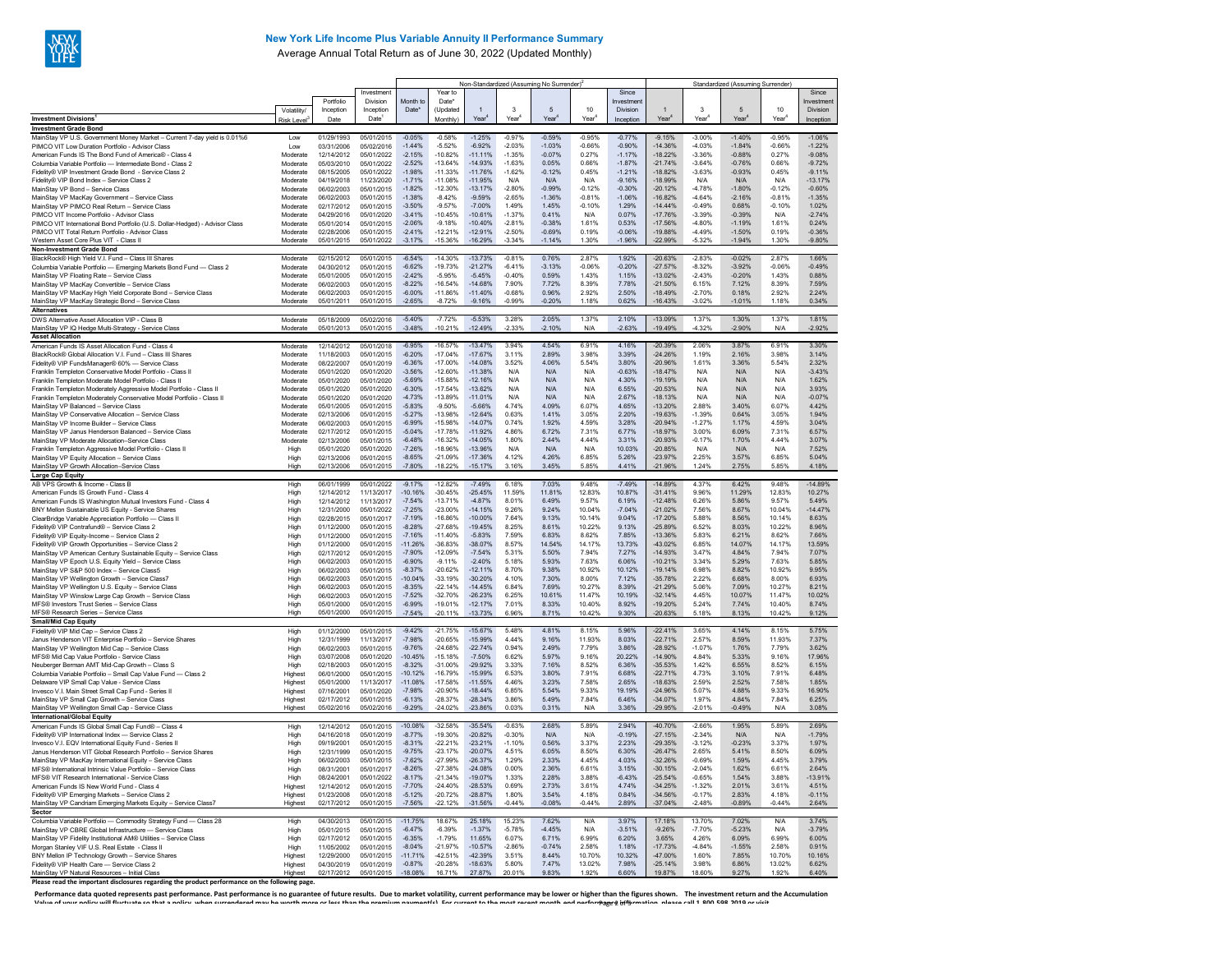## .<br>Value of your policy will fluctuate so that a policy, when surrendered may be worth more or less than the premium payment(s). For current to the most recent month-end performance information, please call 1-800-598-2019 o **www.newyorklife.com.**

All performance reflects the percentage change for the period shown, with capital gains and dividends reinvested and includes an annualized Mortality and Expense Risk and Administrative Costs Charge of 1.35% and Fund Compa service charge of \$30 is not included in these charges, but will be deducted each year from the policy's Accumulation Value on the policy anniversary and upon surrender of the policy. Charges for any optional riders, if re performance shown.

Non-Standardized Performance ("Assuming No Surrender") does not reflect the deduction of Surrender Charges.<br>Standardized Performance ("Assuming Surrender") reflects the maximum Surrender Charge under the policy. The maximu policy, with no surrender charge thereafter.

Withdrawals and surrenders may be taxable transactions, and prior to age 59%, may be subject to a 10% IRS penalty. The Investment Divisions offered through the New York Life Income Plus Variable Annuity and described herei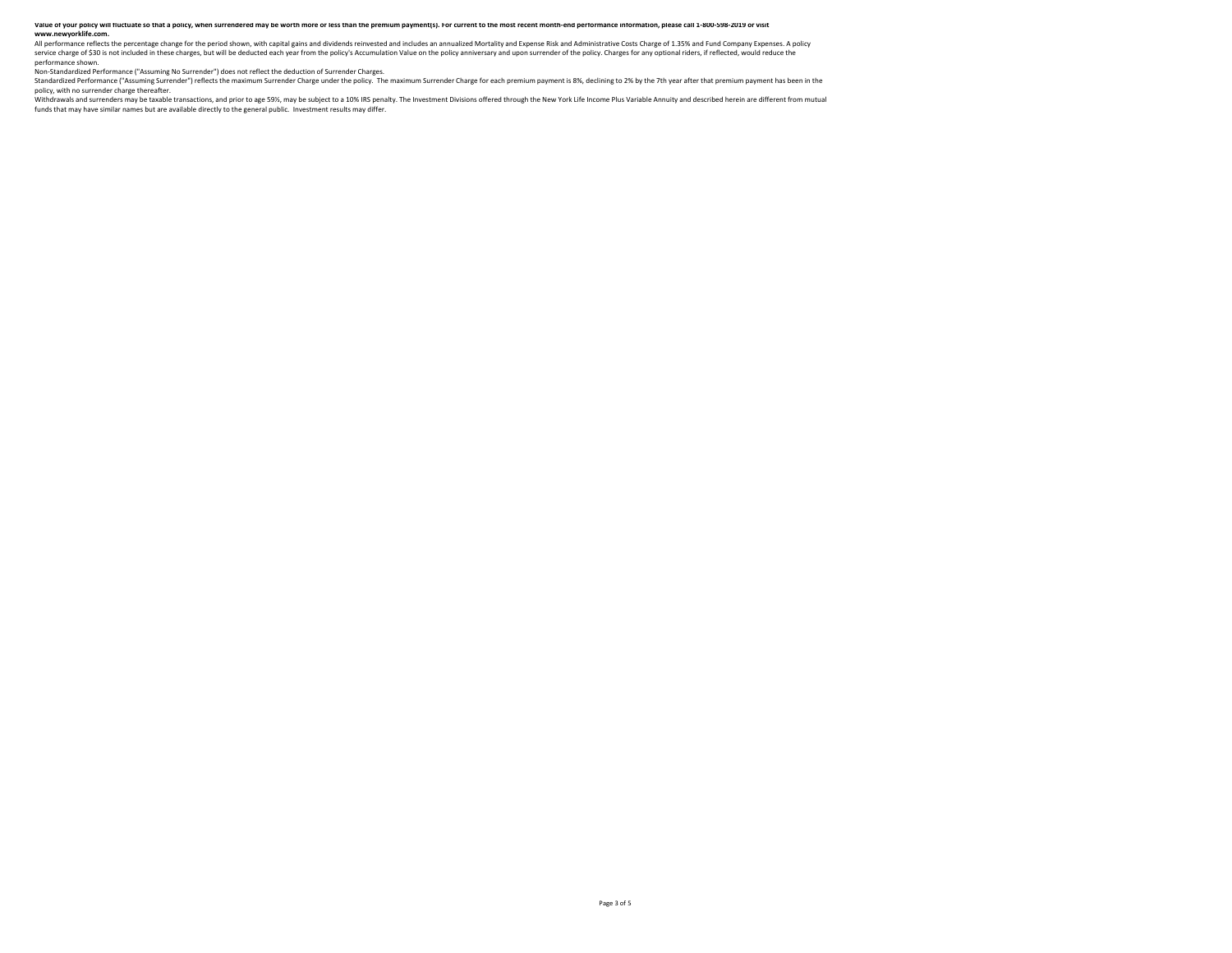

# **New York Life Income Plus Variable Annuity II Performance Summary**

Average Annual Total Return as of June 30, 2022 (Updated Quarterly)

|                                                                                                                                 |                      |                          |                          |                        |                      |                      | Non-Standardized (Assuming No Surrender)* |                      | Standardized (Assuming Surrender) |                      |                      |                      |                       |  |
|---------------------------------------------------------------------------------------------------------------------------------|----------------------|--------------------------|--------------------------|------------------------|----------------------|----------------------|-------------------------------------------|----------------------|-----------------------------------|----------------------|----------------------|----------------------|-----------------------|--|
|                                                                                                                                 |                      | Portfolio                | Investment<br>Division   |                        |                      |                      |                                           | Since<br>Investment  |                                   |                      |                      |                      | Since<br>Investment   |  |
|                                                                                                                                 | Volatility           | Inception                | Inception                |                        | $\mathbf 3$          | 5                    | 10                                        | Division             | $\mathbf{1}$                      | 3                    | 5                    | 10                   | Division              |  |
| <b>Investment Divisions</b>                                                                                                     | <b>Risk Level</b>    | Date                     | Date                     | Year                   | Year                 | Year                 | Year                                      | Inception            | Year                              | Year                 | Year                 | Year                 | Inception             |  |
| <b>Investment Grade Bond</b>                                                                                                    |                      |                          |                          |                        |                      |                      |                                           |                      | $-9.15%$                          |                      |                      |                      | $-1.06%$              |  |
| MainStay VP U.S. Government Money Market - Current 7-day yield is 0.01%6<br>PIMCO VIT Low Duration Portfolio - Advisor Class    | Low<br>$1 \text{ow}$ | 01/29/1993<br>03/31/2006 | 05/01/2015<br>05/02/2016 | $-1.25%$<br>$-6.92%$   | $-0.97%$<br>$-203%$  | $-0.59%$<br>$-1.03%$ | $-0.95%$<br>$-0.66%$                      | $-0.77%$<br>$-0.90%$ | $-14.36%$                         | $-3.00%$<br>-4 03%   | $-1.40%$<br>$-1.84%$ | $-0.95%$<br>$-0.66%$ | $-122%$               |  |
| American Funds IS The Bond Fund of America® - Class 4                                                                           | Moderate             | 12/14/2012               | 05/01/2022               | $-11.11%$              | $-1.35%$             | $-0.07%$             | 0.27%                                     | $-1.17%$             | $-18.22%$                         | $-3.36%$             | $-0.88%$             | 0.27%                | $-9.08%$              |  |
| Columbia Variable Portfolio - Intermediate Bond - Class 2                                                                       | Moderate             | 05/03/2010               | 05/01/2022               | $-14.93%$              | $-163%$              | 0.05%                | 0.66%                                     | $-1.87%$             | $-21.74%$                         | $-364%$              | $-0.76%$             | 0.66%                | $-9.72%$              |  |
| Fidelity® VIP Investment Grade Bond - Service Class 2                                                                           | Moderate<br>Moderate | 08/15/2005<br>04/19/2018 | 05/01/2022<br>11/23/2020 | $-11.76%$<br>$-11.95%$ | $-1.62%$<br>N/A      | $-0.12%$<br>N/A      | 0.45%<br>N/A                              | $-1.21%$<br>$-9.16%$ | $-18.82%$<br>$-18.99%$            | $-3.63%$<br>N/A      | $-0.93%$<br>N/A      | 0.45%<br>N/A         | $-9.11%$<br>$-13.17%$ |  |
| Fidelity® VIP Bond Index - Service Class 2<br>MainStav VP Bond - Service Class                                                  | Moderate             | 06/02/2003               | 05/01/2015               | $-13.17%$              | $-2.80%$             | $-0.99%$             | $-0.12%$                                  | $-0.30%$             | $-20.12%$                         | -4.78%               | $-1.80%$             | $-0.12%$             | $-0.60%$              |  |
| MainStav VP MacKav Government - Service Class                                                                                   | Moderate             | 06/02/2003               | 05/01/2015               | $-9.59%$               | $-2.65%$             | $-1.36%$             | $-0.81%$                                  | $-1.06%$             | $-16.82%$                         | $-4.64%$             | $-2.16%$             | $-0.81%$             | $-1.35%$              |  |
| MainStav VP PIMCO Real Return - Service Class                                                                                   | Moderate             | 02/17/2012               | 05/01/2015               | $-7.00%$               | 1.49%                | 1.45%                | $-0.10%$                                  | 1.29%                | $-14.44%$                         | $-0.49%$             | 0.68%                | $-0.10%$             | 1.02%                 |  |
| PIMCO VIT Income Portfolio - Advisor Class                                                                                      | Moderate             | 04/29/2016               | 05/01/2020               | $-10.61%$<br>$-10.40%$ | $-1.37%$<br>$-281%$  | 0.41%<br>$-0.38%$    | N/A<br>161%                               | 0.07%<br>0.53%       | $-17.76%$<br>$-17.56%$            | $-3.39%$<br>$-480%$  | $-0.39%$<br>$-1.19%$ | N/A<br>161%          | $-2.74%$<br>0.24%     |  |
| PIMCO VIT International Bond Portfolio (U.S. Dollar-Hedged) - Advisor Class<br>PIMCO VIT Total Return Portfolio - Advisor Class | Moderate<br>Moderate | 05/01/2014<br>02/28/2006 | 05/01/2015<br>05/01/2015 | $-12.91%$              | $-2.50%$             | $-0.69%$             | 0.19%                                     | $-0.06%$             | $-19.88%$                         | -4 49%               | $-1.50%$             | 0.19%                | $-0.36%$              |  |
| Western Asset Core Plus VIT - Class II                                                                                          | Moderate             | 05/01/2015               | 05/01/2022               | $-16.29%$              | $-3.34%$             | $-1.14%$             | 1 30%                                     | $-1.96%$             | $-2299%$                          | $-5.32%$             | $-1.94%$             | 1 30%                | $-9.80%$              |  |
| Non-Investment Grade Bond                                                                                                       |                      |                          |                          |                        |                      |                      |                                           |                      |                                   |                      |                      |                      |                       |  |
| BlackRock® High Yield V.I. Fund - Class III Shares<br>Columbia Variable Portfolio - Emerging Markets Bond Fund - Class 2        | Moderate<br>Moderate | 02/15/2012<br>04/30/2012 | 05/01/2015<br>05/01/2015 | $-13.73%$<br>$-21.27%$ | $-0.81%$<br>$-6.41%$ | 0.76%<br>$-3.13%$    | 2.87%<br>$-0.06%$                         | 1.92%<br>$-0.20%$    | $-20.63%$<br>$-27.57%$            | $-2.83%$<br>$-8.32%$ | $-0.02%$<br>$-3.92%$ | 2.87%<br>$-0.06%$    | 1.66%<br>$-0.49%$     |  |
| MainStay VP Floating Rate - Service Class                                                                                       | Moderate             | 05/01/2005               | 05/01/2015               | $-5.45%$               | $-0.40%$             | 0.59%                | 1.43%                                     | 1.15%                | $-13.02%$                         | $-2.43%$             | $-0.20%$             | 1.43%                | 0.88%                 |  |
| MainStay VP MacKay Convertible - Service Class                                                                                  | Moderate             | 06/02/2003               | 05/01/2015               | $-14.68%$              | 7.90%                | 7.72%                | 8.39%                                     | 7.78%                | $-21.50%$                         | 6.15%                | 7.12%                | 8.39%                | 7.59%                 |  |
| MainStay VP MacKay High Yield Corporate Bond - Service Class                                                                    | Moderate             | CR/02/2003               | 05/01/2015               | $-1140%$               | $-0.68%$             | 0.96%                | 2.92%                                     | 2.50%                | $-1849%$                          | $-270%$              | 0.18%                | 292%                 | 224%                  |  |
| MainStay VP MacKay Strategic Bond - Service Class<br><b>Alternatives</b>                                                        | Moderate             | 05/01/2011               | 05/01/2015               | $-9.16%$               | $-0.999$             | $-0.209$             | 1 18%                                     | 0.62%                | $-16.439$                         | $-3.02%$             | $-1.01%$             | 1 18%                | 0.34%                 |  |
| DWS Alternative Asset Allocation VIP - Class B                                                                                  | Moderate             | 05/18/2009               | 05/02/2016               | $-5.53%$               | 3.28%                | 2.05%                | 1.37%                                     | 2.10%                | $-13.09%$                         | 1.37%                | 1.30%                | 1.37%                | 1.81%                 |  |
| MainStay VP IQ Hedge Multi-Strategy - Service Class                                                                             | Moderate             | 05/01/2013               | 05/01/2015               | $-12.499$              | $-2.339$             | $-2.10%$             | N/A                                       | $-2.63%$             | $-19.49%$                         | $-4.329$             | $-2.90%$             | N/A                  | $-2.92%$              |  |
| <b>Asset Allocation</b>                                                                                                         |                      |                          |                          |                        |                      |                      |                                           |                      |                                   |                      |                      |                      |                       |  |
| American Funds IS Asset Allocation Fund - Class 4                                                                               | Moderate             | 12/14/2012               | 05/01/2018               | $-13.47%$              | 3.94%<br>3.11%       | 4.54%                | 6.91%<br>3.98%                            | 4.16%                | $-20.39%$<br>$-24.26%$            | 2.06%<br>1.19%       | 3.87%<br>2.16%       | 6.91%<br>3.98%       | 3.30%<br>3.14%        |  |
| BlackRock® Global Allocation V.I. Fund - Class III Shares<br>Fidelitv® VIP FundsManager® 60% - Service Class                    | Moderate<br>Moderate | 11/18/2003<br>08/22/2007 | 05/01/2015<br>05/01/2019 | $-17.67%$<br>$-14.08%$ | 3.52%                | 2.89%<br>4.06%       | 5.54%                                     | 3.39%<br>3.80%       | $-20.96%$                         | 1.61%                | 3.36%                | 5.54%                | 2.32%                 |  |
| Franklin Templeton Conservative Model Portfolio - Class II                                                                      | Moderate             | 05/01/2020               | 05/01/2020               | $-11.38%$              | N/A                  | N/A                  | N/A                                       | $-0.63%$             | $-18.47%$                         | N/A                  | N/A                  | N/A                  | $-3.43%$              |  |
| Franklin Templeton Moderate Model Portfolio - Class II                                                                          | Moderate             | 05/01/2020               | 05/01/2020               | $-12.16%$              | N/A                  | N/A                  | N/A                                       | 4.30%                | $-19.19%$                         | N/A                  | N/A                  | N/A                  | 1.62%                 |  |
| Franklin Templeton Moderately Aggressive Model Portfolio - Class II                                                             | Moderate             | 05/01/2020               | 05/01/2020               | $-13.62%$              | N/A                  | N/A                  | N/A                                       | 6.55%                | $-20.53%$                         | N/A                  | N/A                  | N/A                  | 3.93%                 |  |
| Franklin Templeton Moderately Conservative Model Portfolio - Class II<br>MainStay VP Balanced - Service Class                   | Moderate<br>Moderate | 05/01/2020<br>05/01/2005 | 05/01/2020<br>05/01/2015 | $-11.01%$<br>$-5.66%$  | N/A<br>4.74%         | N/A<br>4.09%         | N/A<br>6.07%                              | 2.67%<br>4.65%       | $-18.13%$<br>$-13.20%$            | N/A<br>2.88%         | N/A<br>3.40%         | N/A<br>6.07%         | $-0.07%$<br>4.42%     |  |
| MainStay VP Conservative Allocation - Service Class                                                                             | Moderate             | 02/13/2006               | 05/01/2015               | $-1264%$               | 0.63%                | 141%                 | 3.05%                                     | 2.20%                | $-1963%$                          | $-1.39%$             | 0.64%                | 3 0 5%               | 1.94%                 |  |
| MainStay VP Income Builder - Service Class                                                                                      | Moderate             | 06/02/2003               | 05/01/2015               | $-14.07%$              | 0.74%                | 1.92%                | 4.59%                                     | 3.28%                | $-20.94%$                         | $-1.27%$             | 1.17%                | 4.59%                | 3.04%                 |  |
| MainStay VP Janus Henderson Balanced - Service Class                                                                            | Moderate             | 02/17/2012               | 05/01/2015               | $-11.92%$              | 4.86%                | 6.72%                | 7.31%                                     | 6.77%                | $-18.97%$                         | 3.00%                | 6.09%                | 7.31%                | 6.57%                 |  |
| MainStav VP Moderate Allocation-Service Class                                                                                   | Moderate             | 02/13/2006               | 05/01/2015               | $-14.05%$<br>$-13.96%$ | 1.80%                | 2.44%<br>N/A         | 4.44%<br>N/A                              | 3.31%<br>10.03%      | -20.93%<br>$-20.85%$              | $-0.17%$             | 1.70%                | 4.44%<br>N/A         | 3.07%<br>7.52%        |  |
| Franklin Templeton Aggressive Model Portfolio - Class II<br>MainStay VP Equity Allocation - Service Class                       | High<br>High         | 05/01/2020<br>02/13/2006 | 05/01/2020<br>05/01/2015 | $-17.36%$              | N/A<br>4.12%         | 4.26%                | 6.85%                                     | 5.26%                | $-23.97%$                         | N/A<br>2.25%         | N/A<br>3.57%         | 6.85%                | 5.04%                 |  |
| MainStay VP Growth Allocation-Service Class                                                                                     | High                 | 02/13/2006               | 05/01/2015               | $-15.17%$              | 3.16%                | 3.45%                | 5.85%                                     | 4 4 1%               | $-21.96%$                         | 1.24%                | 2.75%                | 5.85%                | 4.18%                 |  |
| <b>Large Cap Equity</b>                                                                                                         |                      |                          |                          |                        |                      |                      |                                           |                      |                                   |                      |                      |                      |                       |  |
| AB VPS Growth & Income - Class B                                                                                                | High                 | 06/01/1999               | 05/01/2022               | $-7.49%$               | 6.18%                | 7.03%                | 9.48%                                     | $-7.49%$             | $-14.89%$                         | 4.37%                | 6.42%                | 9.48%                | $-14.89%$             |  |
| American Funds IS Washington Mutual Investors Fund - Class 4<br>American Funds IS Growth Fund - Class 4                         | High<br>High         | 12/14/2012<br>12/14/2012 | 11/13/2017<br>11/13/2017 | -487%<br>$-25.45%$     | 8.01%<br>11.59%      | 6.49%<br>11.81%      | 9.57%<br>12.83%                           | 6.19%<br>10.87%      | $-1248%$<br>$-31.41%$             | 6.26%<br>9.96%       | 5.86%<br>11.29%      | 9.57%<br>1283%       | 549%<br>10.27%        |  |
| BNY Mellon Sustainable US Equity - Service Shares                                                                               | High                 | 12/31/2000               | 05/01/2022               | $-14.15%$              | 9.26%                | 9.24%                | 10.04%                                    | $-7.04%$             | $-21.02%$                         | 7.56%                | 8.67%                | 10.04%               | $-14.47%$             |  |
| ClearBridge Variable Appreciation Portfolio - Class II                                                                          | High                 | 02/28/2015               | 05/01/2017               | $-10.00%$              | 7.64%                | 9.13%                | 10.14%                                    | 9.04%                | $-17.20%$                         | 5.88%                | 8.56%                | 10.14%               | 8.63%                 |  |
| Fidelitv® VIP Contrafund® - Service Class 2                                                                                     | High                 | 01/12/2000               | 05/01/2015               | $-19.45%$              | 8.25%                | 8.61%                | 10.22%                                    | 9.13%                | $-25.89%$                         | 6.52%                | 8.03%                | 10.22%               | 8.96%                 |  |
| Fidelity® VIP Equity-Income - Service Class 2                                                                                   | High                 | 01/12/2000               | 05/01/2015               | $-583%$                | 759%                 | 683%                 | 8.62%                                     | 785%                 | $-13.36%$                         | 583%                 | 621%                 | 862%                 | 766%                  |  |
| Fidelity® VIP Growth Opportunities - Service Class 2<br>MainStay VP American Century Sustainable Equity - Service Class         | High<br>High         | 01/12/2000<br>06/02/2003 | 05/01/2015<br>05/01/2015 | $-38.07%$<br>$-2.40%$  | 8.57%<br>5.18%       | 14.54%<br>5.93%      | 14.17%<br>7.63%                           | 13.73%<br>6.06%      | -43.02%<br>$-10.21%$              | 6.85%<br>3.34%       | 14.07%<br>5.29%      | 14.17%<br>7.63%      | 13.59%<br>5.85%       |  |
| MainStav VP Epoch U.S. Equity Yield - Service Class                                                                             | High                 | 06/02/2003               | 05/01/2015               | $-14.45%$              | 6.84%                | 7.69%                | 10.27%                                    | 8.39%                | $-21.29%$                         | 5.06%                | 7.09%                | 10.27%               | 8.21%                 |  |
| MainStav VP S&P 500 Index - Service Class5                                                                                      | High                 | 06/02/2003               | 05/01/2015               | $-30.20%$              | 4.10%                | 7.30%                | 8.00%                                     | 7.12%                | $-35.78%$                         | 2.22%                | 6.68%                | 8.00%                | 6.93%                 |  |
| MainStay VP Wellington Growth - Service Class7                                                                                  | High                 | 06/02/2003               | 05/01/2015               | $-12.11%$              | 8.70%                | 9.38%                | 10.92%                                    | 10.12%               | $-19.14%$                         | 6.98%                | 8.82%                | 10.92%               | 9.95%                 |  |
| MainStay VP Wellington U.S. Equity - Service Class<br>MainStay VP Winslow Large Cap Growth - Service Class                      | High                 | 06/02/2003<br>02/17/2012 | 05/01/2015               | $-26.23%$<br>$-7.54%$  | 6.25%<br>5.31%       | 10.61%<br>5.50%      | 11.47%<br>7.94%                           | 10.19%<br>7.27%      | $-32.14%$<br>$-14.93%$            | 4.45%<br>3.47%       | 10.07%<br>4.84%      | 11.47%<br>7.94%      | 10.02%<br>7.07%       |  |
| MFS® Investors Trust Series - Service Class                                                                                     | High<br>High         | 05/01/2000               | 05/01/2015<br>05/01/2015 | $-12.17%$              | 7.01%                | 8.33%                | 10.40%                                    | 8.92%                | $-19.20%$                         | 5.24%                | 7.74%                | 10.40%               | 8.74%                 |  |
| MFS® Research Series - Service Class                                                                                            | High                 | 05/01/2000               | 05/01/2015               | $-1373%$               | 6.96%                | 8 7 1%               | 10 4 2 %                                  | 9.30%                | $-2063%$                          | 5 1 8%               | 8 1 3%               | 10 42%               | 9 1 2 %               |  |
| <b>Small/Mid Cap Equity</b>                                                                                                     |                      |                          |                          |                        |                      |                      |                                           |                      |                                   |                      |                      |                      |                       |  |
| Fidelity® VIP Mid Cap - Service Class 2                                                                                         | High                 | 01/12/2000               | 05/01/2015               | $-15.67%$              | 5.48%                | 4.81%                | 8.15%                                     | 5.96%                | $-22.41%$                         | 3.65%                | 4.14%                | 8.15%                | 5.75%                 |  |
| Janus Henderson VIT Enterprise Portfolio - Service Shares<br>MainStay VP Wellington Mid Cap - Service Class                     | High<br>High         | 12/31/1999<br>06/02/2003 | 11/13/2017<br>05/01/2015 | $-15.99%$<br>$-2274%$  | 4.44%<br>0.94%       | 9.16%<br>249%        | 11.93%<br>7 7 9%                          | 8.03%<br>386%        | $-22.71%$<br>$-28.92%$            | 2.57%<br>$-1.07%$    | 8.59%<br>176%        | 11.93%<br>7 7 9%     | 7.37%<br>362%         |  |
| MFS® Mid Cap Value Portfolio - Service Class                                                                                    | High                 | 03/07/2008               | 05/01/2020               | $-7.50%$               | 6.62%                | 5.97%                | 9.16%                                     | 20.22%               | $-14.90%$                         | 4.84%                | 5.33%                | 9.16%                | 17.96%                |  |
| Neuberger Berman AMT Mid-Cap Growth - Class S                                                                                   | High                 | 02/18/2003               | 05/01/2015               | $-29.92%$              | 3.33%                | 7.16%                | 8.52%                                     | 6.36%                | -35.53%                           | 1.42%                | 6.55%                | 8.52%                | 6.15%                 |  |
| Columbia Variable Portfolio - Small Cap Value Fund - Class 2                                                                    | Highest              | 06/01/2000               | 05/01/2015               | $-15.99%$              | 6.53%                | 3.80%                | 7.91%                                     | 6.68%                | $-22.71%$                         | 4.73%                | 3.10%                | 7.91%                | 6.48%                 |  |
| Delaware VIP Small Cap Value - Service Class                                                                                    | Highest              | 05/01/2000<br>07/16/2001 | 11/13/2017<br>05/01/2020 | $-11.55%$<br>$-18.44%$ | 4.46%<br>6.85%       | 3.23%<br>5.54%       | 7.58%<br>9.33%                            | 2.65%<br>19.19%      | $-18.63%$<br>$-24.96%$            | 2.59%<br>5.07%       | 2.52%<br>4.88%       | 7.58%<br>9.33%       | 1.85%<br>16.90%       |  |
| Invesco V.I. Main Street Small Cap Fund - Series II<br>MainStay VP Small Cap Growth - Service Class                             | Highest<br>Highest   | 02/17/2012               | 05/01/2015               | $-28.34%$              | 3.86%                | 5.49%                | 7.84%                                     | 6.46%                | $-34.07%$                         | 1.97%                | 4.84%                | 7.84%                | 6.25%                 |  |
| MainStay VP Wellington Small Cap - Service Class                                                                                | Highest              | 05/02/2016               | 05/02/2016               | $-23.86%$              | 0.03%                | 0.31%                | N/A                                       | 3.36%                | $-29.95%$                         | $-2.01%$             | $-0.49%$             | N/A                  | 3.08%                 |  |
| International/Global Equity                                                                                                     |                      |                          |                          |                        |                      |                      |                                           |                      |                                   |                      |                      |                      |                       |  |
| American Funds IS Global Small Cap Fund® - Class 4                                                                              | High                 | 12/14/2012               | 05/01/2015               | $-35.54%$              | -0.63%               | 2.68%                | 5.89%                                     | 2.94%                | $-40.70%$                         | $-266%$              | 1.95%                | 5,89%                | 2.69%                 |  |
| Fidelity® VIP International Index - Service Class 2<br>Invesco V.I. EQV International Equity Fund - Series II                   | High<br>High         | 04/16/2018<br>09/19/2001 | 05/01/2019<br>05/01/2015 | $-20.82%$<br>$-23.21%$ | $-0.30%$<br>$-1.10%$ | N/A<br>0.56%         | N/A<br>3.37%                              | $-0.19%$<br>2.23%    | $-27.15%$<br>$-29.35%$            | $-2.34%$<br>$-3.12%$ | N/A<br>$-0.23%$      | N/A<br>3.37%         | $-1.79%$<br>1.97%     |  |
| Janus Henderson VIT Global Research Portfolio - Service Shares                                                                  | High                 | 12/31/1999               | 05/01/2015               | $-20.07%$              | 4.51%                | 6.05%                | 8.50%                                     | 6.30%                | $-26.47%$                         | 2.65%                | 5.41%                | 8.50%                | 6.09%                 |  |
| MainStay VP MacKay International Equity - Service Class                                                                         | High                 | 06/02/2003               | 05/01/2015               | $-26.37%$              | 1.29%                | 2.33%                | 4.45%                                     | 4.03%                | $-32.26%$                         | $-0.69%$             | 1.59%                | 4.45%                | 3.79%                 |  |
| MFS® International Intrinsic Value Portfolio - Service Class                                                                    | High                 | 08/31/2001               | 05/01/2017               | $-24.08%$              | 0.00%                | 2.36%                | 661%                                      | 3.15%                | $-30.15%$                         | $-204%$              | 1.62%                | 661%                 | 264%                  |  |
| MFS® VIT Research International - Service Class                                                                                 | High                 | 08/24/2001<br>12/14/2012 | 05/01/2022<br>05/01/2015 | $-19.07%$<br>$-28.53%$ | 1.33%<br>0.69%       | 2.28%<br>2.73%       | 3.88%                                     | $-6.43%$<br>4.74%    | $-25.54%$<br>$-34.25%$            | $-0.65%$<br>$-1.32%$ | 1.54%<br>2.01%       | 3.88%<br>3.61%       | 13.91%<br>4.51%       |  |
| American Funds IS New World Fund - Class 4<br>Fidelity® VIP Emerging Markets - Service Class 2                                  | Highest<br>Highest   | 01/23/2008               | 05/01/2018               | $-28.87%$              | 1.80%                | 3.54%                | 3.61%<br>4.18%                            | 0.84%                | $-34.56%$                         | $-0.17%$             | 2.83%                | 4.18%                | $-0.11%$              |  |
| MainStay VP Candriam Emerging Markets Equity - Service Class7                                                                   | Highest              | 02/17/2012               | 05/01/2015               | $-31.56%$              | $-0.44%$             | $-0.08%$             | $-0.44%$                                  | 2.89%                | $-37.04%$                         | $-2.48%$             | $-0.89%$             | $-0.44%$             | 2.64%                 |  |
| Sector                                                                                                                          |                      |                          |                          |                        |                      |                      |                                           |                      |                                   |                      |                      |                      |                       |  |
| Columbia Variable Portfolio - Commodity Strategy Fund - Class 28                                                                | High                 | 04/30/2013               | 05/01/2015               | 25.18%                 | 15.23%               | 7.62%                | N/A                                       | 3.97%                | 17.18%                            | 13.70%               | 7.02%                | N/A                  | 3.74%                 |  |
| MainStay VP CBRE Global Infrastructure - Service Class                                                                          | High                 | 05/01/2015               | 05/01/2015               | $-1.37%$<br>11.65%     | $-5.78%$<br>6.07%    | $-4.45%$<br>6.71%    | N/A<br>6.99%                              | $-3.51%$<br>6.20%    | $-9.26%$<br>3.65%                 | $-7.70%$<br>4.26%    | $-5.23%$<br>6.09%    | N/A<br>6.99%         | $-3.79%$<br>6.00%     |  |
| MainStay VP Fidelity Institutional AM® Utilities - Service Class<br>Morgan Stanley VIF U.S. Real Estate - Class II              | High<br>High         | 02/17/2012<br>11/05/2002 | 05/01/2015<br>05/01/2015 | $-10.57%$              | $-2.86%$             | $-0.74%$             | 2.58%                                     | 1.18%                | $-17.73%$                         | -4 84%               | $-1.55%$             | 2.58%                | 0.91%                 |  |
| BNY Mellon IP Technology Growth - Service Shares                                                                                | Highest              | 12/29/2000               | 05/01/2015               | $-42.39%$              | 3.51%                | 8.44%                | 10.70%                                    | 10.32%               | -47.00%                           | 1.60%                | 7.85%                | 10.70%               | 10.16%                |  |
| Fidelitv® VIP Health Care - Service Class 2                                                                                     | Highest              | 04/30/2019               | 05/01/2019               | $-18.63%$              | 5.80%                | 7.47%                | 13.02%                                    | 7.98%                | $-25.14%$                         | 3.98%                | 6.86%                | 13.02%               | 6.62%                 |  |
| MainStav VP Natural Resources - Initial Class                                                                                   | Highest              | 02/17/2012               | 05/01/2015               | 27 87%                 | 20.01%               | 983%                 | 1 92%                                     | 6.60%                | 1987%                             | 18.60%               | 9.27%                | 1 92%                | 640%                  |  |
| Please read the important disclosures regarding the product performance on the following page                                   |                      |                          |                          |                        |                      |                      |                                           |                      |                                   |                      |                      |                      |                       |  |

Performance data quoted represents past performance. Past performance is no guarantee of future results. Due to market volatility, current performance may be lower or higher than the figures shown. The investment return an Value of your policy will fluctuate so that a policy, when surrendered may be worth more or less than the premium payment(s). For current to the most recent month-end performance information, please call 1-800-598-2019 or